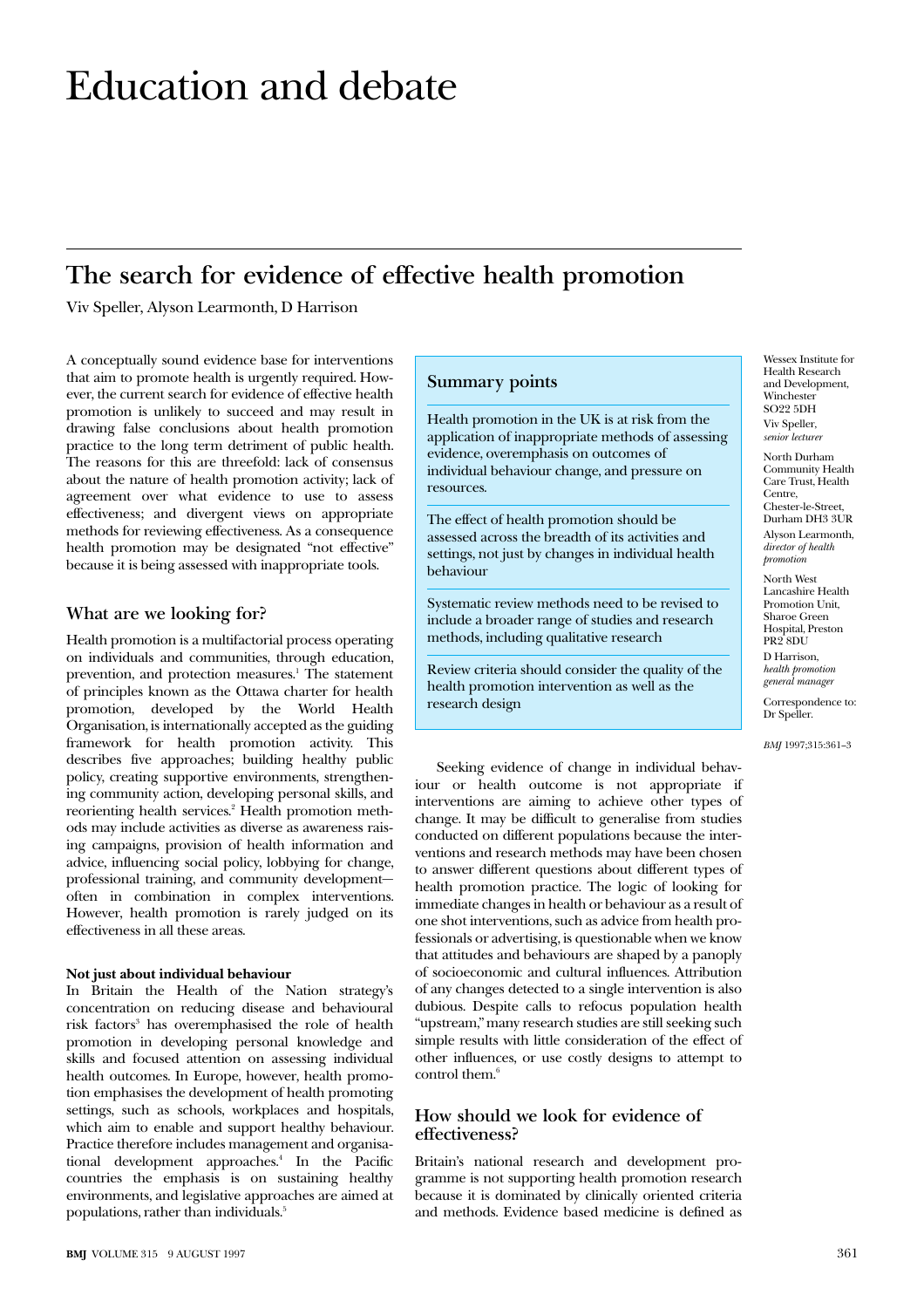

"the conscientious, explicit, and judicious use of current best evidence in making decisions about the care of individual patients."7 The systematic review process aims to ensure reliable and rigorous evaluation of evidence. Criteria for the inclusion of studies usually place randomised controlled trials as the gold standard for judging whether a treatment is effective. This approach has been directly transferred to health promotion in the series of reviews by the NHS Centre for Reviews and Dissemination to determine what is known about the effectiveness of health promotion interventions. This evidence is now becoming available through the *Effective Health Care Bulletin* series<sup>8 9</sup> and the Health Education Authority series of health promotion effectiveness reviews.<sup>10 11</sup>

The selection of studies for inclusion is done on the basis of the quality of the research only, not on the quality of the health promotion intervention. This can produce some anomalous results. An earlier bulletin on brief interventions and alcohol use<sup>12</sup> suggested that brief interventions are as effective as more expensive specialist treatment. This sparked a debate about the meaning of the term "brief interventions" which highlighted the risks inherent in glossing over the detail. $13$ The intervention techniques had been pooled because they were all said to be of similar short duration and had common characteristics. However, these ranged from five minutes of simple advice to regular sessions over six months of structured interventions by a general practitioner. It is clearly difficult from this for the commissioner or practitioner to determine which intervention technique is most successful.

Another systematic review looked at the effectiveness of sexual health education interventions for young people.14 Of 270 papers reporting sexual health interventions only 12 met the inclusion criteria. Criteria such as the appropriateness of the interventions studied and outcome measures used were not considered essential "because of the large element of subjectivity in assessing whether they had been met." This can lead to spurious generalised conclusions, such as that drawn from a US study of an abstinence education programme for 13 year old boys from a low income minority group, that chastity education is harmful. The study was included despite high attrition rates and dependence on self reported outcomes. After six lessons aimed at reducing premarital sex, more of the intervention group claimed to have initiated sexual

intercourse. An experienced health promoter would immediately know that this is unlikely to have been an appropriate intervention method for this target group.

#### **Process evaluation may be useful**

As randomised trials are expensive, it is important that they are applied only to study high quality interventions that have been developed appropriately and based on knowledge of best practice. Another approach to assessing effectiveness which pays more attention to the quality of the intervention has been attempted by the International Union for Health Promotion and Education in a series of 16 effectiveness reviews.15 Criteria for selecting studies included information about the strategies used in the intervention. Evaluation criteria included not only the use of controls and measurements before and after the intervention but also formative or process evaluation. This is the study of the processes of implementing the intervention, to answer such questions as: was it applied in the manner intended, did other factors come into play that might have affected the result, what did the participants think about the process? Process evaluation often uses qualitative research methods and complements outcome evaluation. In health promotion research the technique of "triangulation"—that is, drawing conclusions from a number of different sources of data—is also used.

There are several important differences between the approach to review taken by the International Union for Health Promotion and Education and the systematic review approach of the Centre for Reviews and Dissemination. While the latter pays inadequate attention to the process of the intervention, the former is insufficiently critical of the soundness of quantitative research methods. It would be helpful to attempt to combine the best elements of both for future effectiveness reviews.

Another fundamental problem with using randomised controlled trials in health promotion research is that where interventions aim to influence systems or populations it may be difficult to randomly allocate units such as schools or communities to intervention or control groups, so quasiexperimental control designs are used. Well known quasiexperimental studies include the Stanford heart disease prevention pro $gram<sup>16</sup>$  and the Minnesota heart health program,<sup>17</sup> where multiple interventions were applied to communities and their risk factor profiles were subsequently compared with matched comparison communities. One of the major problems with studies employing this design is the "contamination" of the control group. This poses a serious dilemma in that the practice of health promotion relies strongly on the diffusion of the effects of the intervention through the target community. The difficulty of controlling for spillover to the comparison community reduces the effect attributable to the intervention. Whether health gain in the control group is influenced by diffusion of the intervention, or the intervention group effects are produced by secular trends, cannot be determined by looking at outcome measures alone.

As has been recognised for healthcare evaluation, a wide range of research methods is warranted.18 Qualitative research can contribute to assessing the effectiveness of interventions by illuminating proc-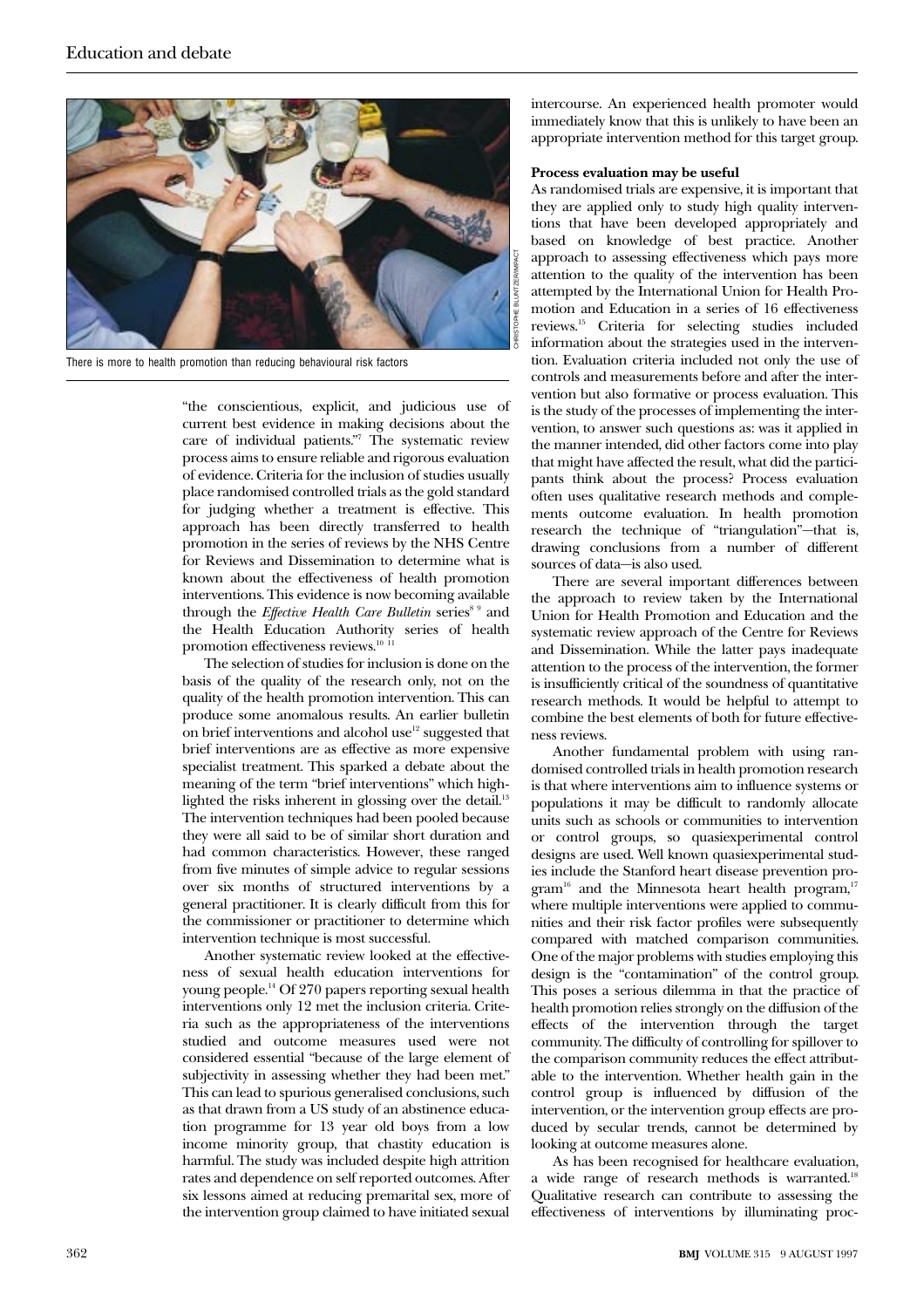esses, exploring diversity, and developing new theories. It includes a broad range of methods such as case study, ethnography, action research, participant observation, conversation analysis, and grounded theory.<sup>19</sup> For example, a textual analysis of the way health visitors provide information to first time mothers identified that they frequently failed to reinforce the mother as a skilful and knowledgeable person, thereby affecting the reception of advice.<sup>20</sup> Ethnographic studies provide a way of assessing outcomes of health promotion interventions on activities such as injecting drug use and cannabis dealing which may not be amenable to other research methods.<sup>21</sup> <sup>22</sup>

# **Will we recognise effective health promotion when we find it?**

An inquiry by Britain's parliamentary public accounts committee into the cost effectiveness of the Health of the Nation strategy showed that spending on health promotion in 1996 was £3m on the strategy, £45m on health education via the Health Education Authority, £73m on paying general practitioners for health promotion work, and £90m on NHS health promotion units.<sup>23</sup> This represents less than 1% of the NHS's annual budget and less than the expenditure on staff cars and travelling and subsistence in 1994-5.<sup>24</sup> Yet anecdotal evidence suggests that cost pressures, coupled with the inability to present conclusive evidence of effectiveness, are conspiring to make health promotion contracts a soft option for budget cuts in next year's contracts.

To get out of this downward spiral health promotion workers must demonstrate evidence of its effectiveness by establishing a robust evidence base. Existing reviews should be critically reanalysed using appropriate inclusion criteria which consider the quality of the health promotion intervention as well as that of the research. Criteria for rigorous evaluation of qualitative research methods need to be derived. The search should be broadened to include studies that measure the impact of interventions on systems and organisational development as well as change in individual behaviour. Further work needs to be done using the existing health topic based reviews to analyse



But will this make her healthier?

cross cutting themes to examine the effectiveness of different methods of health promotion.

Research should be commissioned to fill the gaps identified by the reviews, ensuring that an appropriate range of methods is used. In doing this practitioners need to be involved in designing and implementing viable interventions including collecting data for process evaluation to ensure that programmes function optimally. It is essential for health promotion research to bring together experts from a range of disciplines to design and conduct studies that pay adequate attention to both the quality of the intervention and the methods of evaluation.

Finally, the evidence base must be accessible to and used by practitioners. While practitioners need to be more critical and to substantiate their decisions with evidence, key messages must also be disseminated clearly and unequivocally to influence practice.

If the commitment enshrined in the mission for the NHS—to promote health and prevent disease as well as providing treatment—is to be taken seriously, then the national research and development agenda needs to consider ways of tackling these issues. Action needs to be taken urgently to redress the negative consequences on health promotion of a misdirected search which is veering off course.

- 1 Tannahill A. What is health promotion? *Health Education Journal* 1985;44:167-8.
- 2 World Health Organisation. *The Ottawa charter: principles for health promo-tion*. Copenhagen: WHO Regional Office for Europe, 1986.
- 3 Department of Health. *Health of the nation*. London: HMSO, 1992.
- 4 Grossman R, Scala K. *Health promotion and organisational development: developing settings for health*. Vienna: WHO, 1993.
- 5 Central Sydney Area Health Service and NSW Health. *Program management guidelines for health promotion*. Sydney: Better Health Centre, 1994. 6 Population health looking upstream. *Lancet* 1994;343:429-30.
- Sackett DL, Rosenberg WC, Muir Gray JA, Haynes RB, Richardson WS. Evidence based medicine: what it is and what it isn't. *BMJ* 1996;312:71-2.
- **8 NHS** Centre for Reviews and Dissemination. Preventing falls and unintentional injuries in older people. *Effective Health Care* 1996;2:4.
- 9 NHS Centre for Reviews and Dissemination. Unintentional injuries in young people. *Effective Health Care* 1996;2:5. 10 Ebrahim S, Davey-Smith G. Health promotion in older people for the
- prevention of coronary heart disease and stroke. London: Health Education Authority, 1996.
- 11 Towner E, Dowswell T, Simpson G, Jarvis S. Health promotion in childhood and young adolescence for the prevention of unintentional injuries. London: Health Education Authority, 1996.
- 12 NHS Centre for Reviews and Dissemination. Brief interventions and alcohol use. *Effective Health Care* 1993;7.
- 13 Heather N. Interpreting the evidence on brief interventions for excessive drinkers: the need for caution. *Alcohol and Alcoholism* 1995;30:287-96.
- 14 Oakley A, Fullerton D, Holland J, Arnold S, France-Dawson M, Kelley P, et al. Sexual health interventions for young people: a methodological review. *BMJ* 1995;310,158-62.
- 15 Veen CA, Vereijken I, van Driel WG, Belien M A. *An instrument for analysing effectiveness studies on health promotion and health education*. Utrecht: Dutch Centre for Health Promotion and Health Education and IUHPE/ EURO 1994.
- 16 Farquhar J, Fortmann S, Flora J, Taylor CB, Haskell WL, Williams PT, et al. Effects of community-wide education on cardiovascular disease risk factors. The Stanford five city project. *JAMA* 1990;264:359-65.
- 17 Luepker R, Murray D, Jacobs D, Mittelmark MB, Bracht N, Carlaw R, et al. Community education for cardiovascular disease prevention: risk factor changes in the Minnesota heart health program. *Am J Pub Health* 1994;84:1383-93.
- 18 Black N. Why we need observational studies to evaluate the effectiveness of health care. *BMJ* 1996;312:1215-8.
- 19 Denzin NK, Lincoln YS. *Handbook of qualitative research*. London: Sage, 1994. 20 Heritage J, Sefi S. Dilemmas of advice giving: aspects of the delivery and
- reception of advice in interactions between health visitors and first time mothers. In: Drew P, Heritage J, eds. *Talk at work*. Cambridge: Cambridge University Press, 1992:59-417.
- 21 Taylor A. *Women drug users: an ethnography of a female injecting community*. Oxford: Clarendon Press, 1993.
- 22 Fountain J. Dealing with data. In: Hobbs D, May T, eds. *Interpreting the field*. Beverley Hills, CA: Sage, 1993:145-73. 23 Limb L. Health of the Nation under scrutiny. *Health Services Journal*
- 1996;14 Nov:8. 24 Monitor. *Health Services Journal* 1996;14 Nov:25.

*(Accepted 3 February 1997)*

ZEFA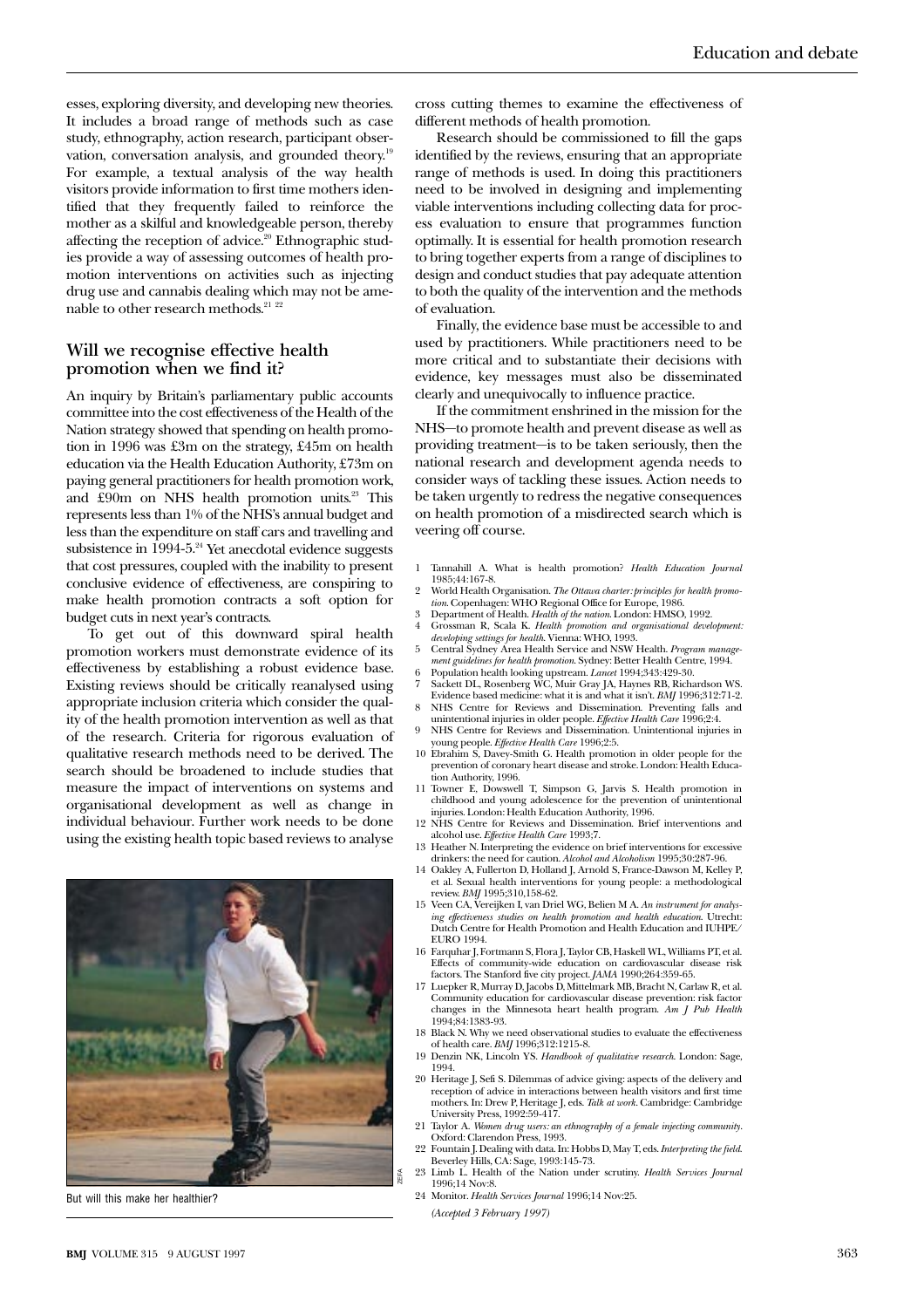# *How to read a paper*

# **Statistics for the non-statistician. I: Different types of data need different statistical tests**

**This is the fourth in a series of 10 articles introducing non-experts to finding medical articles and assessing their value**

Unit for Evidence-Based Practice and Policy, Department of Primary Care and Population Sciences, University College London Medical School/ Royal Free Hospital School of Medicine, Whittington Hospital, London N19 5NF Trisha Greenhalgh, *senior lecturer*

p.greenhalgh@ucl.  $ac<sub>u</sub>k$ 

*BMJ* 1997;315:364–6

As medicine leans increasingly on mathematics no clinician can afford to leave the statistical aspects of a paper to the "experts." If you are numerate, try the "Basic Statistics for Clinicians" series in the *Canadian Medical Association Journal*, 1-4 or a more mainstream statistical textbook.<sup>5</sup> If, on the other hand, you find statistics impossibly difficult, this article and the next in this series give a checklist of preliminary questions to help you appraise the statistical validity of a paper.

# **Have the authors set the scene correctly?**

*Have they determined whether their groups are comparable, and, if necessary, adjusted for baseline differences?*

Most comparative clinical trials include either a table or a paragraph in the text showing the baseline characteristics of the groups being studied. Such a table should show that the intervention and control groups are similar in terms of age and sex distribution and key prognostic variables (such as the average size of a cancerous lump). Important differences in these characteristics, even if due to chance, can pose a challenge to your interpretation of results. In this situation, adjustments can be made to allow for these differences and hence strengthen the argument. $6$ 

#### *What sort of data have they got, and have they used appropriate statistical tests?*

Numbers are often used to label the properties of things. We can assign a number to represent our height, weight, and so on. For properties like these, the measurements can be treated as actual numbers. We can, for example, calculate the average weight and height of a group of people by averaging the measurements. But consider an example in which we use numbers to label the property "city of origin," where 1 = London, 2 = Manchester, 3 = Birmingham, and so on. We could still calculate the average of these



# **Summary points**

In assessing the choice of statistical tests in a paper, first consider whether groups were analysed for their comparability at baseline

Does the test chosen reflect the type of data analysed (parametric or non-parametric, paired or unpaired)?

Has a two tailed test been performed whenever the effect of an intervention could conceivably be a negative one?

Have the data been analysed according to the original study protocol?

If obscure tests have been used, do the authors justify their choice and provide a reference?

numbers for a particular sample of cases, but we would be completely unable to interpret the result. The same would apply if we labelled the property "liking for *x*" with 1 = not at all, 2 = a bit, and 3 = a lot. Again, we could calculate the "average liking," but the numerical result would be uninterpretable unless we knew that the difference between "not at all" and "a bit" was exactly the same as the difference between "a bit" and "a lot."

All statistical tests are either parametric (that is, they assume that the data were sampled from a particular form of distribution, such as a normal distribution) or non-parametric (they make no such assumption). In general, parametric tests are more powerful than nonparametric ones and so should be used if possible.

Non-parametric tests look at the rank order of the values (which one is the smallest, which one comes next, and so on) and ignore the absolute differences between them. As you might imagine, statistical significance is more difficult to show with nonparametric tests, and this tempts researchers to use statistics such as the *r* value inappropriately. Not only is the *r* value (parametric) easier to calculate than its non-parametric equivalent but it is also much more likely to give (apparently) significant results. Unfortunately, it will give a spurious estimate of the significance of the result, unless the data are appropriate to the test being used. More examples of parametric tests and their non-parametric equivalents are given in table 1.

Another consideration is the shape of the distribution from which the data were sampled. When I was at school, my class plotted the amount of pocket money received against the number of children receiving that amount. The results formed a histogram the same shape as figure 1—a "normal" distribution. (The term "normal" refers to the shape of the graph and is used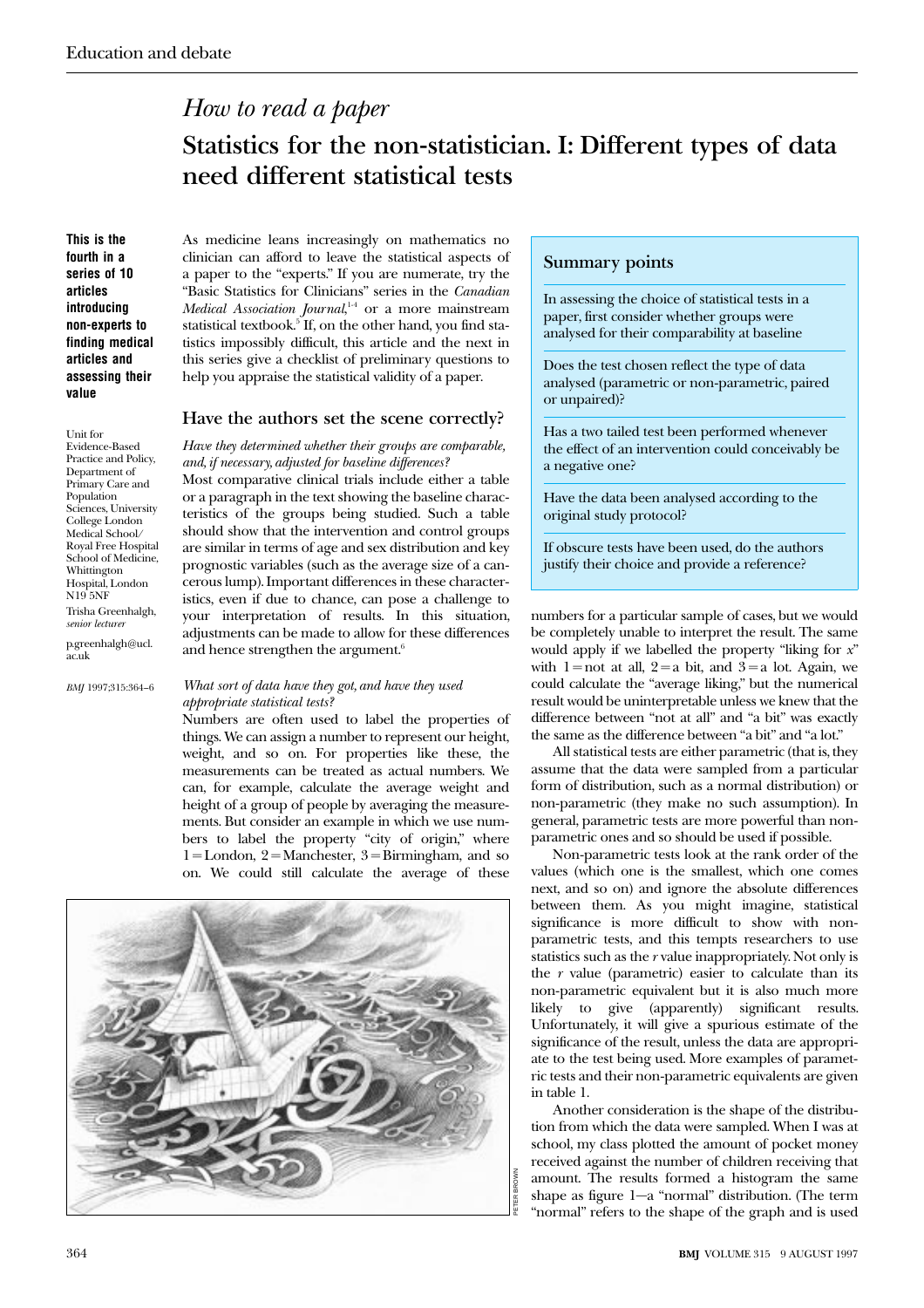#### **Table 1** Some commonly used statistical tests

| <b>Parametric test</b>                                                   | <b>Example of equivalent</b><br>non-parametric test       | Purpose of test                                                                                                                                         | Example                                                                                                                                                  |
|--------------------------------------------------------------------------|-----------------------------------------------------------|---------------------------------------------------------------------------------------------------------------------------------------------------------|----------------------------------------------------------------------------------------------------------------------------------------------------------|
| Two sample (unpaired) t test                                             | Mann-Whitney U test                                       | Compares two independent samples drawn from<br>the same population                                                                                      | To compare girls' heights with boys'<br>heights                                                                                                          |
| One sample (paired) t test                                               | Wilcoxon matched pairs test                               | Compares two sets of observations on a single<br>sample                                                                                                 | To compare weight of infants before and<br>after a feed                                                                                                  |
| One way analysis of variance<br>$(F$ test) using total sum of<br>squares | Kruskall-Wallis analysis of<br>variance by ranks          | Effectively, a generalisation of the paired t or<br>Wilcoxon matched pairs test where three or more<br>sets of observations are made on a single sample | To determine whether plasma glucose<br>level is higher one hour, two hours, or<br>three hours after a meal                                               |
| Two way analysis of variance                                             | Two way analysis of variance<br>by ranks                  | As above, but tests the influence (and<br>interaction) of two different covariates                                                                      | In the above example, to determine if the<br>results differ in male and female subjects                                                                  |
| $\gamma^2$ test                                                          | Fisher's exact test                                       | Tests the null hypothesis that the distribution of<br>a discontinuous variable is the same in two (or<br>more) independent samples                      | To assess whether acceptance into<br>medical school is more likely if the<br>applicant was born in Britain                                               |
| Product moment correlation<br>coefficient (Pearson's $r$ )               | Spearman's rank correlation<br>coefficient $(r_{\alpha})$ | Assesses the strength of the straight line<br>association between two continuous variables.                                                             | To assess whether and to what extent<br>plasma HbA <sub>1</sub> concentration is related to<br>plasma triglyceride concentration in<br>diabetic patients |
| Regression by least squares<br>method                                    | Non-parametric regression<br>(various tests)              | Describes the numerical relation between two<br>quantitative variables, allowing one value to be<br>predicted from the other                            | To see how peak expiratory flow rate<br>varies with height                                                                                               |
| Multiple regression by least<br>squares method                           | Non-parametric regression<br>(various tests)              | Describes the numerical relation between a<br>dependent variable and several predictor<br>variables (covariates)                                        | To determine whether and to what extent a<br>person's age, body fat, and sodium intake<br>determine their blood pressure                                 |

because many biological phenomena show this pattern of distribution). Some biological variables such as body weight show "skew normal" distribution, as shown in figure 2. (Figure 2 shows a negative skew, whereas body weight would be positively skewed. The average adult male body weight is 70 kg, and people exist who weigh 140 kg, but nobody weighs less than nothing, so the graph cannot possibly be symmetrical.)

Non-normal (skewed) data can sometimes be transformed to give a graph of normal shape by performing some mathematical transformation (such as using the variable's logarithm, square root, or reciprocal). Some data, however, cannot be transformed into a smooth pattern. For a very readable discussion of the normal distribution see chapter 7 of Martin Bland's *Introduction to Medical Statistics.*<sup>5</sup>

Deciding whether data are normally distributed is not an academic exercise, since it will determine what type of statistical tests to use. For example, linear regression will give misleading results unless the points on the scatter graph form a particular distribution about the regression line—that is, the residuals (the perpendicular distance from each point to the line) should themselves be normally distributed. Transforming data to achieve a normal distribution (if this is indeed achievable) is not cheating: it simply ensures that data values are given appropriate emphasis in assessing the overall effect. Using tests based on the normal distribution to analyse non-normally distributed data, however, is definitely cheating.

### *If the authors have used obscure statistical tests, why have they done so and have they referenced them?*

The number of possible statistical tests sometimes seems infinite. In fact, most statisticians could survive with a formulary of about a dozen. The rest should generally be reserved for special indications. If the paper you are reading seems to describe a standard set of data which have been collected in a standard way, but the test used has an unpronounceable name and is not listed in a basic statistics textbook, you should smell a rat. The authors should, in such circumstances, state why they have used this test, and give a reference (with page numbers) for a definitive description of it.

*Are the data analysed according to the original protocol?* If you play coin toss with someone, no matter how far you fall behind, there will come a time when you are one ahead. Most people would agree that to stop the game then would not be a fair way to play. So it is with research. If you make it inevitable that you will (eventually) get an apparently positive result you will also make it inevitable that you will be misleading yourself about the justice of your case.<sup>7</sup> (Terminating an intervention trial prematurely for ethical reasons when subjects in one arm are faring particularly badly is a different matter and is discussed elsewhere.<sup>7</sup>)

Raking over your data for "interesting results" (retrospective subgroup analysis) can lead to false conclu-